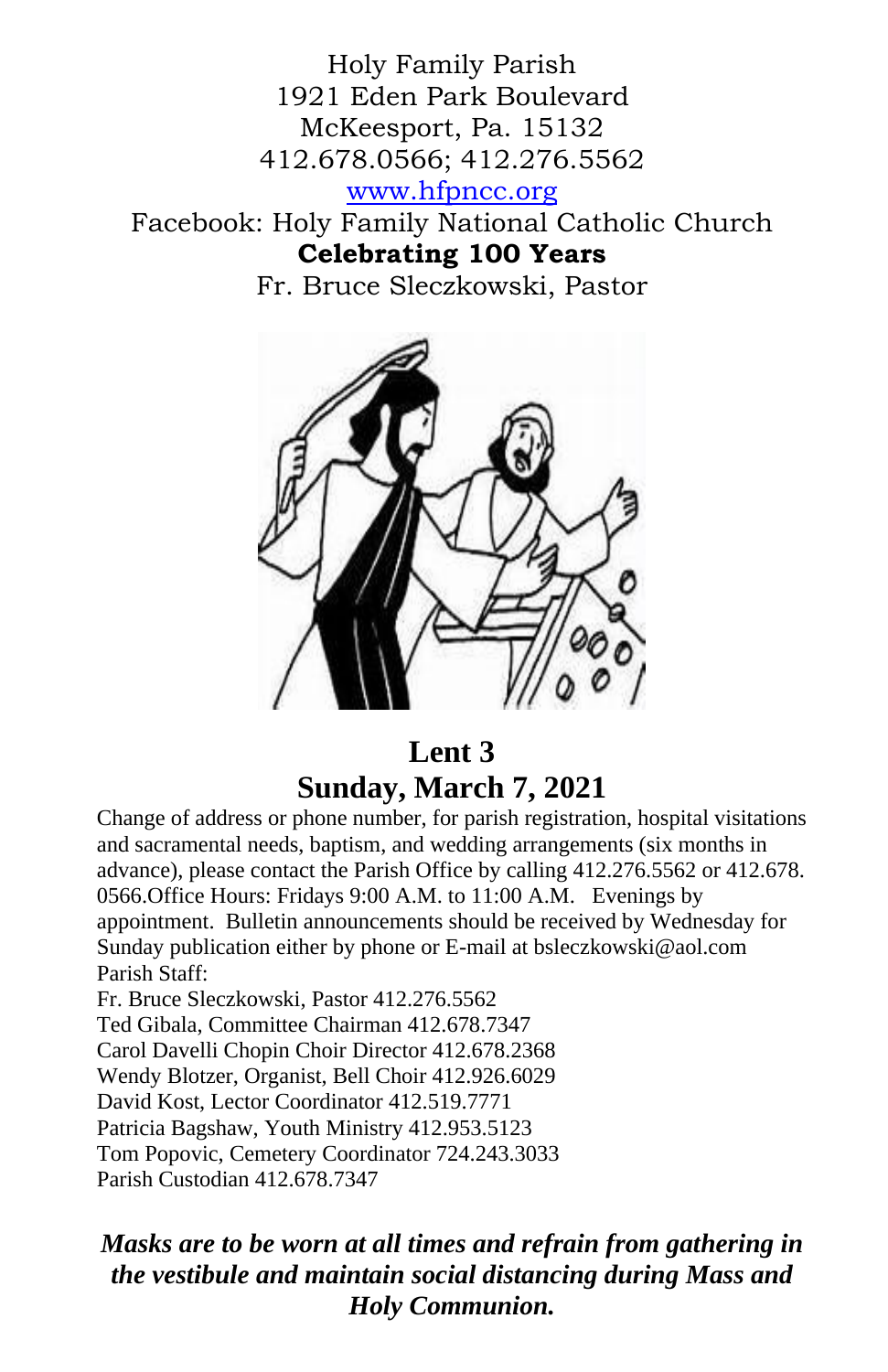## **This Week**

**Sunday, March 7, 2021 Lent 3** Holy Mass 9:00 A.M. **+Mary Strychalski** Int. Mr. & Mrs. Joseph Parknavy; **+Timothy Lagesse** (1st Ann.) Int. Family SOCL Classes 10:15 A.M.

# **Friday, March 12, 2021**

Lenten Penitential Service 7:00 P.M.

## **Sunday, March 14, 2021 Institution of the PNCC**

Holy Mass 9:00 A.M. **+Helen Korch** Int. Janet Korch; +Jon Adamek Int. Adamek Family SOCL Classes 10:15 A M

## **Parish Lenten Community Projects** *Roll Away the Stone of Hunger*

PNU Branch 132 will be collecting non-perishable food items during the season of Great Lent. The food collection will be given to local McKeesport charities food banks. The drive began Ash Wednesday (Feb.  $17<sup>th</sup>$ ,) and will continue to March  $21<sup>st</sup>$ Passion Sunday. Please bring the food to the Narthex of the Church. Thank You.

#### *Mercy Hospital and the American Heart Association 2021 Walk*

Enjoy Sarris Easter candy delivered to your doorstep while supporting 2021 heart walk.

Browse the catalog at sarriscandiesfundraising.com and order your favorite chocolates under Group ID 10-3750 to receive the order on your doorstep. Orders will be accepted now until 3/29/2021 and will be shipped within 72 hours of order placement. Exception: any "Easter" item will not be shipped until after 2/18/2021.

# *Parish Lenten Devotions*

Stations of the Cross is celebrated every Friday during Lent with the exception of March  $12<sup>th</sup>$  when the parish Lenten Penitential Service will be conducted. Keep Lent and attend as we prepare for the Resurrection of the Lord.

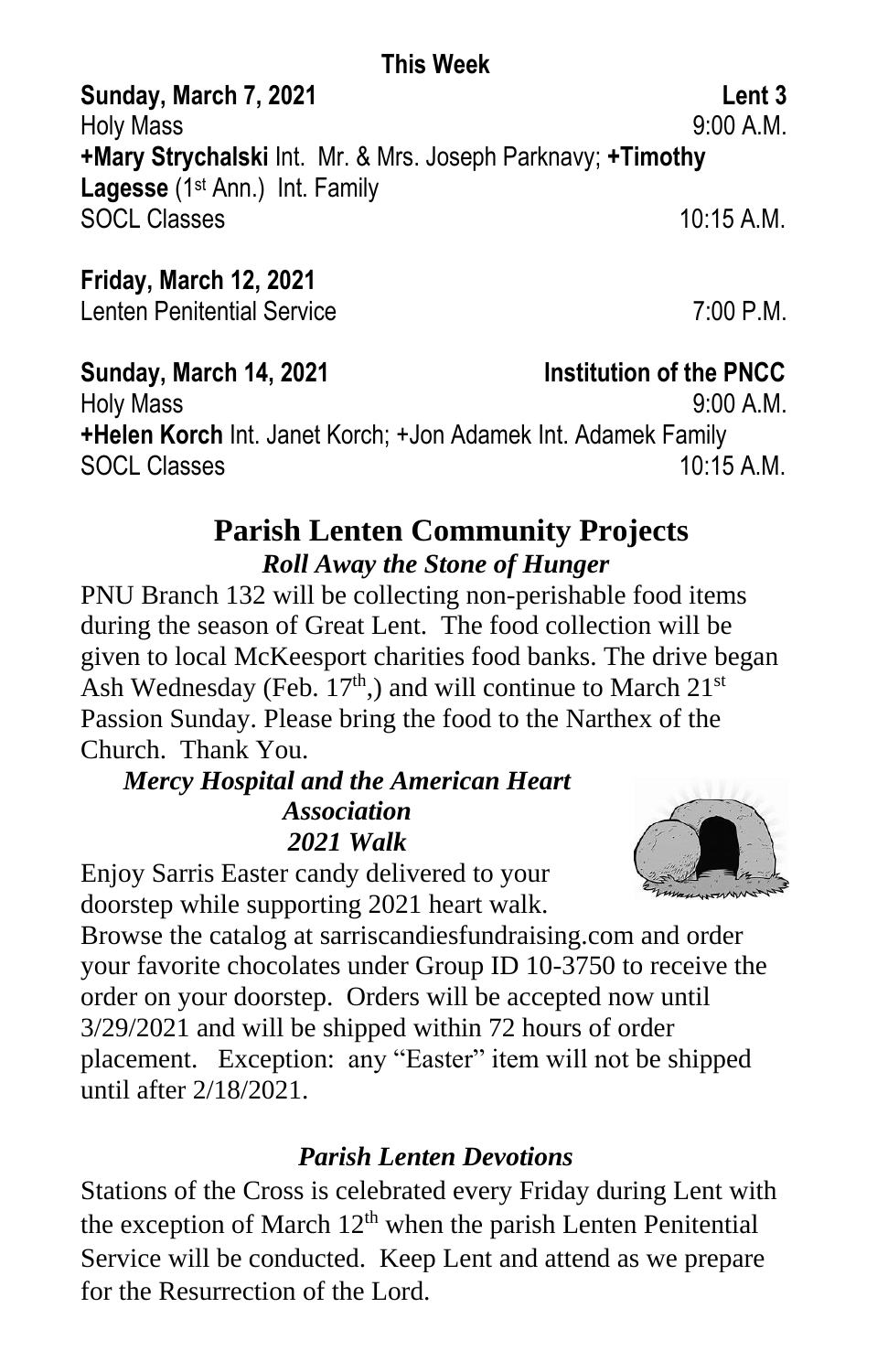

pbmikovsky@pncc.org or RobNem21@aol.com

# **Annunciation Parish, San Antonio Texas**

Due to the storms experienced recently in Texas, the Annunciation Parish, part of our diocese, suffered extreme damage. An appeal is being made to help repair the damage. Checks can be made out to Annunciation of the BVM Catholic Church / send to Fr. Mark Raya / 8706 Dumaine / San Antonio, TX 78240. Your contribution would be well received defraying costs.

## **March 2021 Future Directions**

Bishop Francis Hodur

During the month of March when our One, Holy, Catholic and Apostolic Polish National Catholic Church was organized by Father Francis Hodur and hardworking Polish immigrants who were treated poorly and marginalized. Prime Bishop Anthony Mikovsky gives us a beautiful reflection on organizer and first Bishop Francis Hodur.